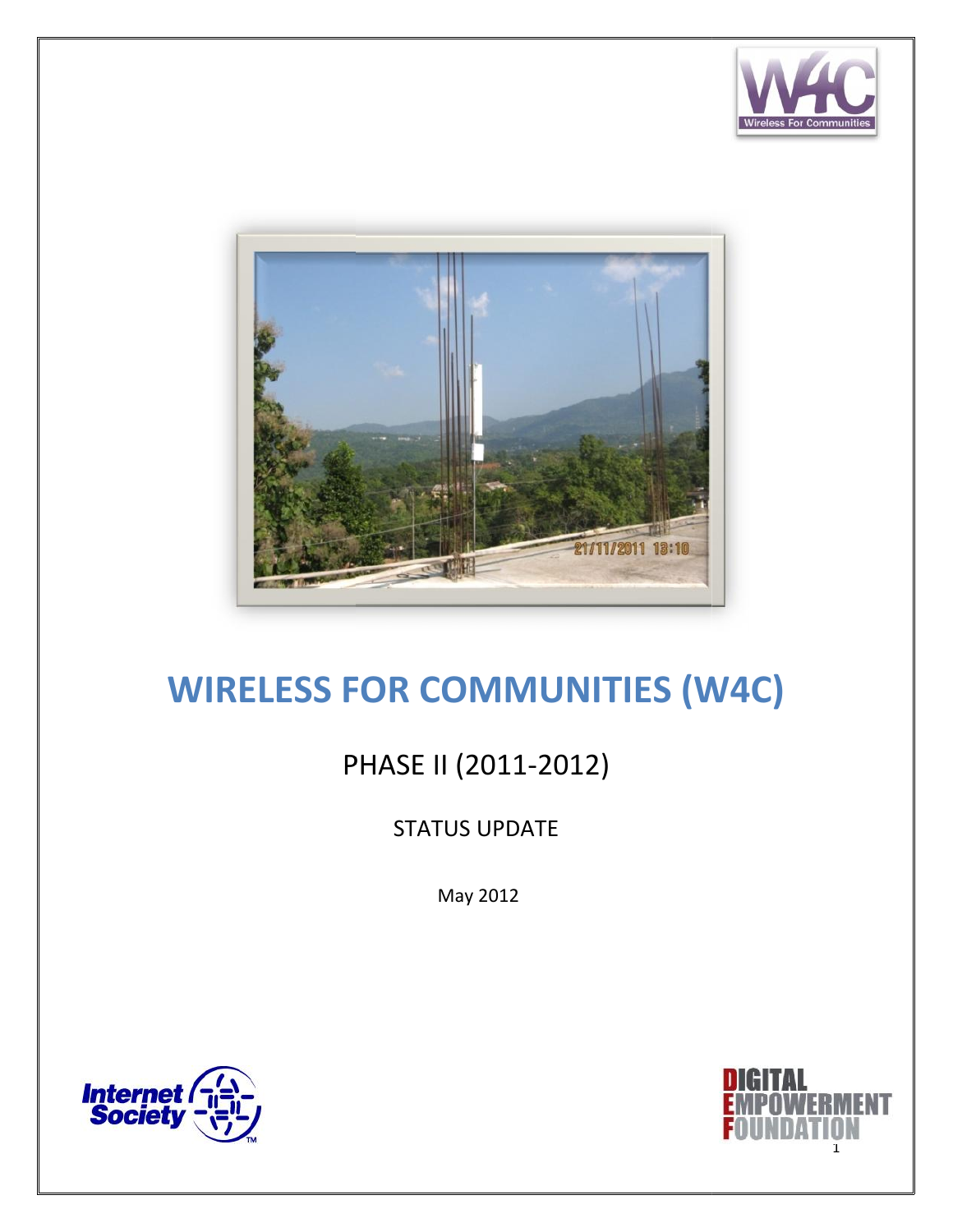

| <b>PROGRAMME</b>      | Wireless for Communities (W4C)                                                                                      |
|-----------------------|---------------------------------------------------------------------------------------------------------------------|
| <b>PROJECT</b>        | Wireless for Communities (W4C) - Phase II - India Expansion Framework & South Asia<br>Outreach                      |
| <b>PERIOD</b>         | 2011-2012                                                                                                           |
| <b>OBJECTIVE</b>      | To extend the success of the Chanderi Phase I project in 3 new locations in India<br>1.<br>with network deployment; |
|                       | To introduce the W4C programme in South Asia with ToT programme;<br>2.                                              |
|                       | To address network connectivity and access deficits enabling reduction of<br>3.                                     |
|                       | information and digital divide.                                                                                     |
| <b>TARGET</b>         | To create 3 wireless communities in 3 locations in 3 States in India - Tura<br>$1_{-}$                              |
|                       | (Meghalaya); Baran & Tilonia (Rajasthan) - with deployment of wireless mesh<br>network;                             |
|                       | Deploy only 'Training of Trainer' (ToT) programme in 2 South Asian countries<br>4.<br>(Bangladesh and Bhutan).      |
| <b>OUTCOME</b>        | Connect cluster based communities with connectivity and access;<br>1.                                               |
|                       | To provide channels for information and content access;<br>2.                                                       |
|                       | To facilitate service delivery in education, health and livelihood;<br>3.                                           |
|                       | To propel knowledge accumulation and contribute to building knowledge<br>4.                                         |
|                       | communities.                                                                                                        |
| <b>CURRENT STATUS</b> | <b>India Expansion Framework</b>                                                                                    |
|                       | <b>Tura Wireless Community</b><br>1.                                                                                |
|                       | On experiment basis a 3 point $-$ to $-$ point node with a base station established in<br>O                         |
|                       | Tura during October 2011                                                                                            |
|                       | The network currently functioning within a radius of 5 km<br>O                                                      |
|                       | A number of 5 nodes connected within 3 km radius mostly securing NGOs and<br>$\circ$                                |
|                       | educational institutes                                                                                              |
|                       | The project will go for an expansion and outreach phase during January - March<br>O<br>2012                         |
|                       | 2.<br><b>Baran Wireless Community</b>                                                                               |
|                       | At Baran, 35 point-to-point nodes for a relay station have been established.<br>O                                   |
|                       | The network covers maximum 35 kilometers and minimum 10 kilometers of the<br>O                                      |
|                       | region                                                                                                              |
|                       | The network provided wireless connectivity at 7 night schools-cum-libraries and 8<br>$\circ$                        |
|                       | cluster centres (each cluster centre covers 8-10 villages).                                                         |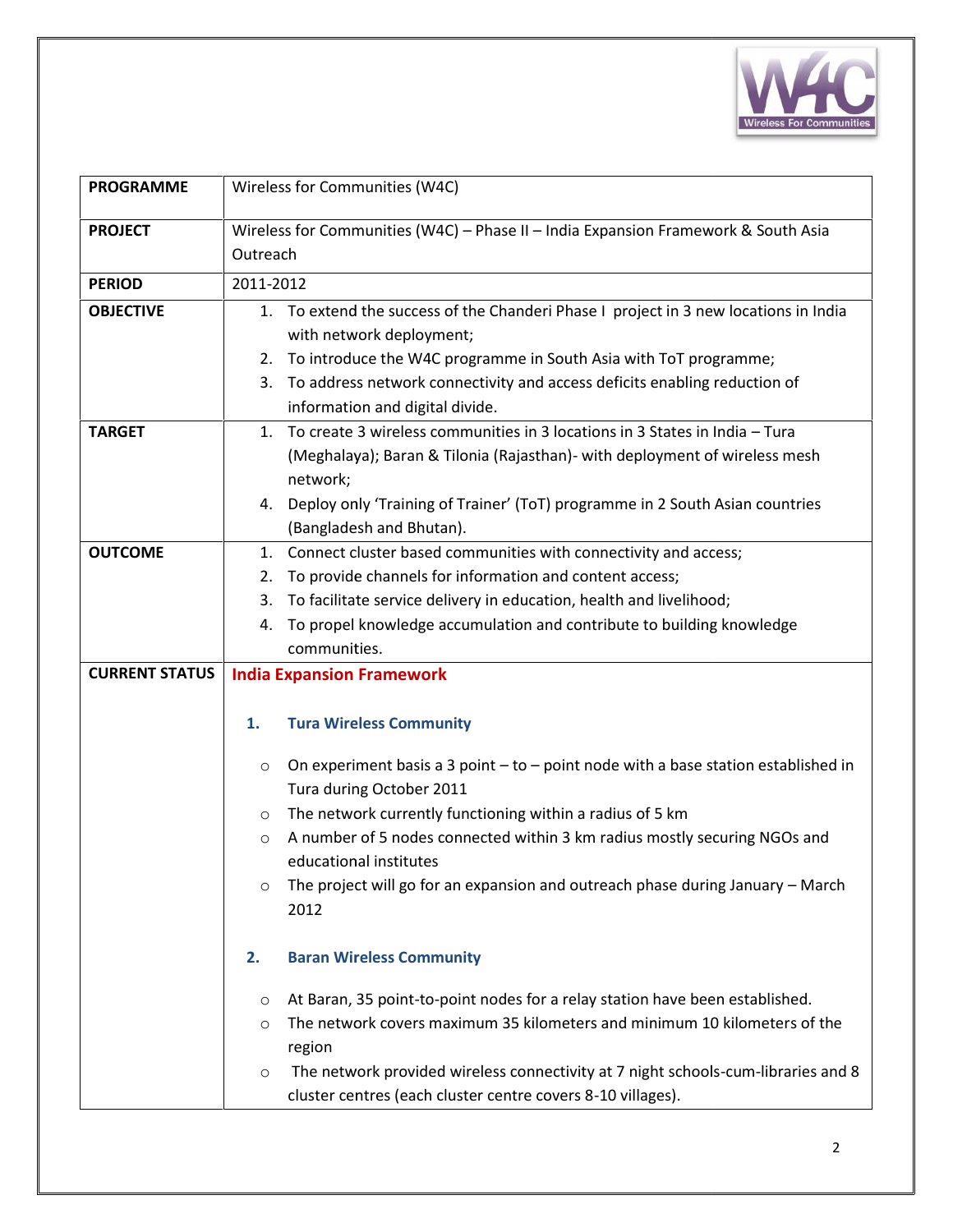

|                       | 3.<br><b>Tilonia Wireless Community</b>                                                                                                                                                                                                                                                                                                       |
|-----------------------|-----------------------------------------------------------------------------------------------------------------------------------------------------------------------------------------------------------------------------------------------------------------------------------------------------------------------------------------------|
|                       | Wireless mesh deployment is yet to begin due to local infrastructure and logistical<br>$\circ$                                                                                                                                                                                                                                                |
|                       | hurdles                                                                                                                                                                                                                                                                                                                                       |
|                       | The deployment of the wireless mesh network completed in April.<br>$\circ$                                                                                                                                                                                                                                                                    |
|                       | The network provided wireless connectivity at 150 night schools of Barefoot<br>$\circ$                                                                                                                                                                                                                                                        |
|                       | College and community radio station                                                                                                                                                                                                                                                                                                           |
|                       | <b>South Asia Framework</b>                                                                                                                                                                                                                                                                                                                   |
|                       | 1. Bangladesh (ToT) Programme<br>The ToT programme was conducted during 21-23 November, 2011 at Dhaka,<br>Bangladesh with support from country partner, D.Net. Through this training<br>programme, 11 participants were trained on the concept of wireless mesh                                                                               |
|                       | network technology and the deployment of the wireless mesh network.                                                                                                                                                                                                                                                                           |
|                       | 2. Bhutan ToT Programme                                                                                                                                                                                                                                                                                                                       |
|                       | DEF conducted three days ToT programme from 11 April to 13 April, 2012 in<br>Thimpu with a support by regional partner Rural Education and Development<br>(READ), Bhutan. Through this training programme, 11 students were trained on<br>the concept of wireless mesh network technology and the deployment of the<br>wireless mesh network. |
| <b>PHASE II</b>       | DEF and ISOC organized the W4C Summit 2011 during the 8th Manthan Award<br>1.                                                                                                                                                                                                                                                                 |
| <b>OUTREACH &amp;</b> | South Asia Annual Digital Festival 2011 in New Delhi. The Summit was organized to                                                                                                                                                                                                                                                             |
| <b>EXPERIENCE</b>     | share experiences, challenges and generate wider perspective of the wireless                                                                                                                                                                                                                                                                  |
| <b>SHARING</b>        | technology in India and South Asia.                                                                                                                                                                                                                                                                                                           |
|                       | On specific note, the Summit was organized to share the experiences from the<br>2.<br>second phase of the project. The Summit provided a platform for stakeholders to<br>meet with ground deployment and implementers who have deployed the wireless<br>mesh networks at their respective region. At the Summit, 4 case studies were          |
|                       | presented and showcased with success and challenge indicators.                                                                                                                                                                                                                                                                                |
|                       | The Summit enabled wireless stakeholders, including wireless trainers,<br>3.                                                                                                                                                                                                                                                                  |
|                       | government stakeholders, technology providers and others to share their                                                                                                                                                                                                                                                                       |
|                       | experiences, views, ideas on the need, challenges and solutions in wireless<br>technology and connectivity.                                                                                                                                                                                                                                   |
|                       | The Summit highlighted the following major issues and also highlighted the<br>4.                                                                                                                                                                                                                                                              |
|                       | impact of ToT programme in Bangladesh:                                                                                                                                                                                                                                                                                                        |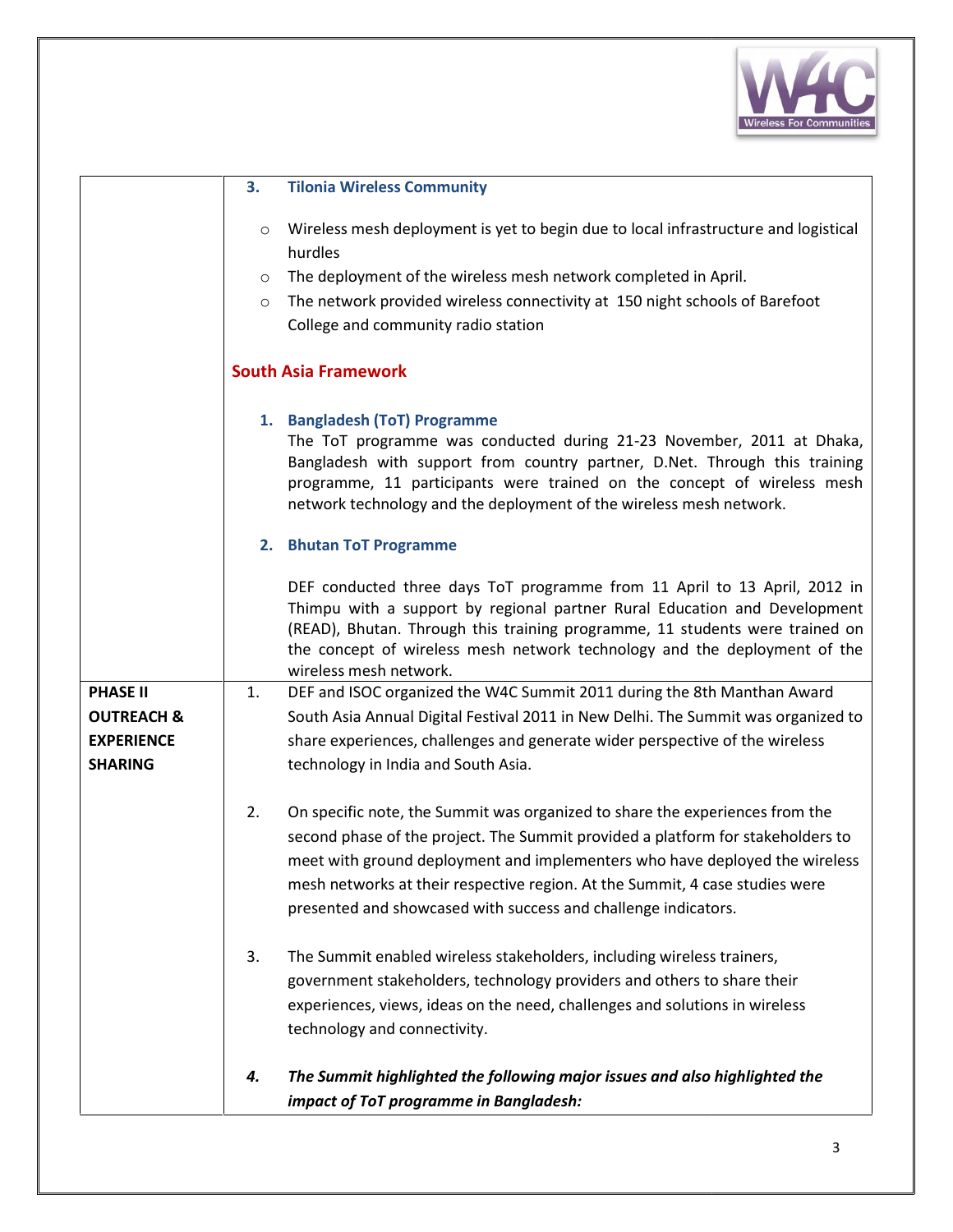

- i. Easy accessibility and uniformity of internet connection are important factors of  $|$ the satellite bandwidth. While other networks such as broadband, dial-up, wire, etc., provide internet connection particularly to specific region or block or village. The satellite capacity can be deployed well as the cloud and connection point (CP)  $\; \; | \; \;$ can be connected to utilize better. For instance, if any VSAT is deployed at any cluster community, the VSAT facility can give 60 Mbps of throughput, which is much more than the entire village community require. It is expected that the cost of setting up satellite connectivity will decrease sooner than later. atellite bandwidth. While other networks such as broadband, dial-up, wire,<br>provide internet connection particularly to specific region or block or village.<br>atellite capacity can be deployed well as the cloud and connection
- ii. De-licensing process of wireless network is another major issue. In any country, the implementation of de-licensing process happens in short phases. In India, it started as in-door or campus facility and now it could be utilized for outdoor purposes. It is an excellent opportunity to connect the remote regions of the country using wireless network. cluster community, the VSAT facility can give 60 Mbps of throughput, which<br>much more than the entire village community require. It is expected that the<br>of setting up satellite connectivity will decrease sooner than later.<br> can be deployed well as the cloud and connectic<br>utilize better. For instance, if any VSAT is deploye<br>e VSAT facility can give 60 Mbps of throughput,<br>entire village community require. It is expected t<br>connectivity will decr
- iii. The ToT programme in Dhaka, Bangladesh under the W4C programme has had The ToT programme in Dhaka, Bangladesh under the W4C programme has had<br>immense positive impact. The programme invited attention of network providers, academia, implementers who showed keen interest to know and explore wireless network. The project has created value-addition to the government's mission for making Bangladesh as Digital Bangladesh by 2021.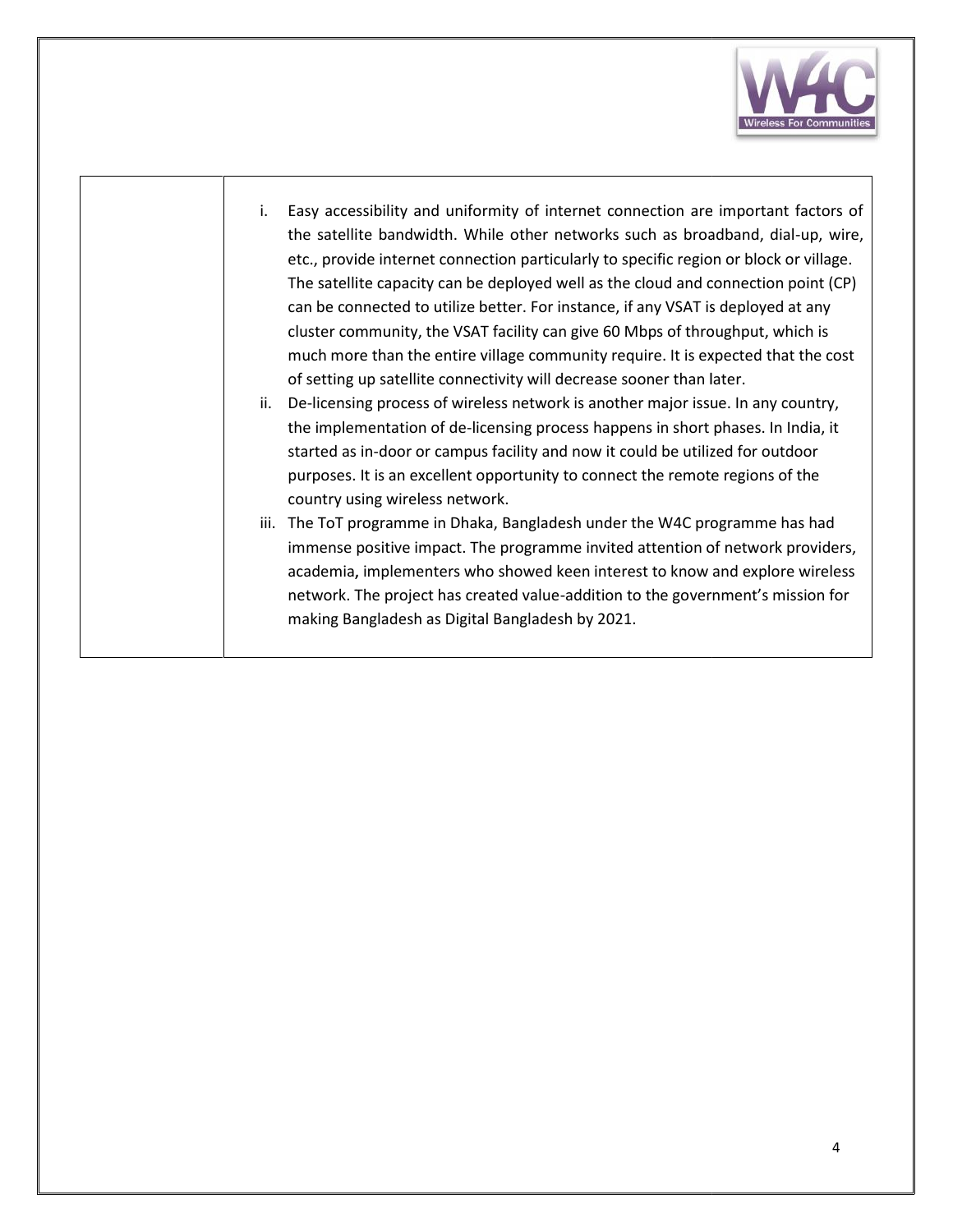

## **Phase – II: Update in Images**

**Trainers for Training (ToT) Programme at Tura, Meghalaya**



**Trainers for Training (ToT) & Deployment Programme at Baran, Rajasthan**

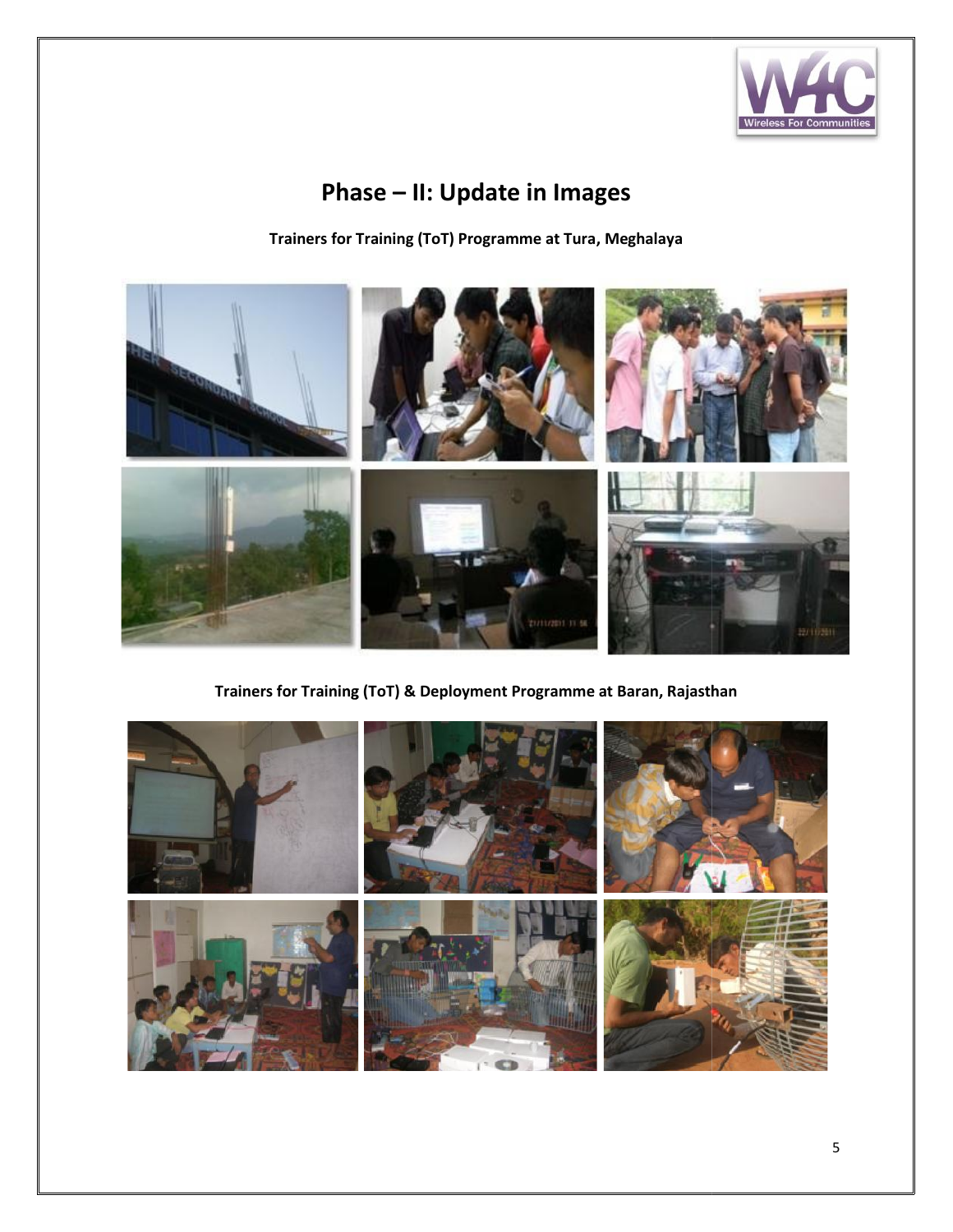

### **Trainers for Training (ToT) Programme at Daka, Bangladesh**



**Trainers for Training (ToT) Programme at Thimpu, Bhutan**

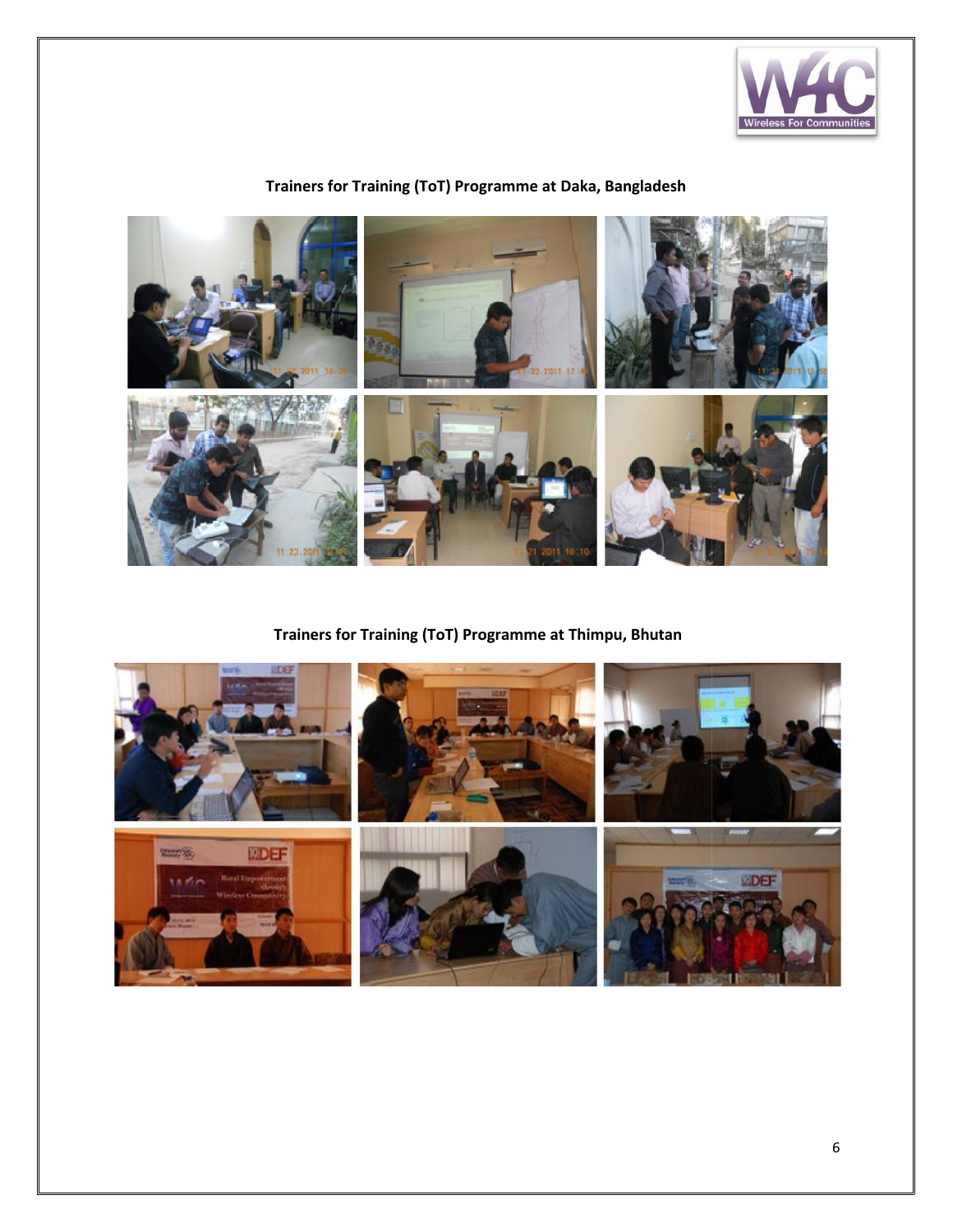

### **Wireless Mesh Network Deployment at Tilonia, Rajasthan**